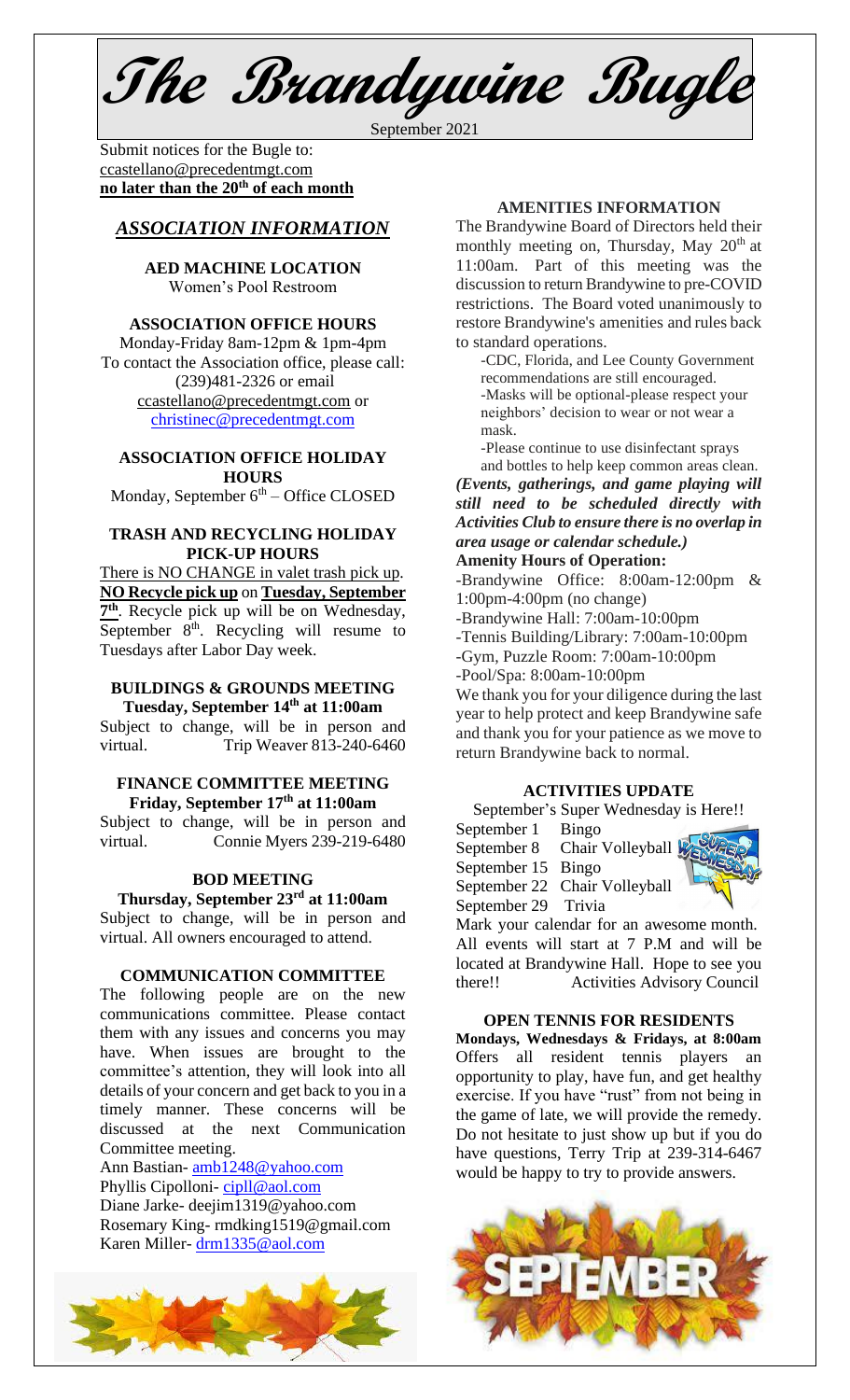#### **PICKLEBALL Every Monday-Friday 8-9am**

Did you know that Pickleball is the fastest growing sport in the U.S.? Come join us at the courts M-F from 8-9. It is a great way to meet people and a fun way to exercise. Beginners and experienced players are welcome. Rackets are available if you do not have one. See you on the courts.

## **YOGA & LOW IMPACT AEROBICS IN THE CLUBHOUSE**

Aerobics: meeting on Mondays and Thursdays at 9am in the Brandywine Hall. Using social distancing and routine CDs: Richard Simmons and Leslie Sansone.

Yoga: meeting on Mondays at 3pm in the Brandywine Hall. A second day will be scheduled later. Using CD: Susan Winter Ward for the Young at Heart. It is recommended to bring your own yoga mat. Please call Elizabeth Phelps 239-275-5384 if interested in participating.

## **SENIOR YOGA Fridays at 3pm**

We are meeting inside Brandywine Hall. (Use the front door.) Improve strength, flexibility, and range of motion. Bring Yoga Mat and water. Chair options are available for those unable to get down on the mat. Call certified instructor, Donna Johnson with any questions. (386)804-0481.

## **BOCCE**

**Mondays & Thursdays, at 9:30am** Brandywine's Bocce Ball Club thanks everyone for their support. Please check for more information and photos on the blog at https://brandywinebocce.sport.blog/ Come out to play bocce with the Club members and others. Everyone is welcome!

### **MAHJONGG Wednesdays at 1-3pm (Please note time change!)**

Welcome back-Mahjongg ladies!! We will be meeting on WEDNESDAYS 12:30-3pm play time. Wear your mask if you choose, bring your card and the fun begins. Meeting room is the Brandywine Hall. Please contact Kay Wyatt if you have any questions. (239)322- 4208.

## **INSIDE BINGO IS BACK Wednesday, September 1 st & 15 th at 7pm**

Bingo is back with paper bingo cards. Bring your own dauber or purchase one for \$2. August's Big Winners: 8/04/21; Letter X Diane Geary. Cover All Rose Marie Ilardi. 8/18/21; Letter X Chanda Hensen. Cover All Maryanne O'Keeffe.



## **SINGLES' CLUB Thursday, September 2 nd at 6:00pm**

Our August outing was spent in the cool AC watching "Stillwater", staring Matt Damon. Damon performed well, but the movie was bittersweet. This was followed by a nice lunch at the Deep Lagoon, where both the food and atmosphere are good. For our September meeting please bring your new ideas researched prior to our meeting. Also, bring a calendar/ planner to avoid scheduling conflicts. The meeting will take place poolside, weather permitting. If not, we will meet at 1246 Hazeltine Dr., where you will need to BYO chair and refreshment. Dianne Truslow





*A humorous look at our upcoming Labor Day Celebration.*

*My wife came home from work yesterday and was raging about her boss. She said to me, I'm never going to work for that man again!" I asked her, "Why, what did he say to you?" She said, " You're fired."*

*--------------------------------------------------- My boss made me go into the office on Labor*

*Day, halfway through the day, he came in to check up on me and caught me having a beer. He said to me, "You can't drink while you're working."*

*I said, "Oh, don't worry- I'm not working.*

*----------------------------------------------------- In the week before Labor Day, Eli, a dirt-poor country farmer won the lottery- half a million dollars.* 

*So, to celebrate, he treated his wife and their four kids to a trip to see the Labor Day Parade in New York.*

*He booked them rooms in the Sheraton International at the corner of Park Circle and Central Park North.*

*They'd never been to anywhere like New York before, in fact they'd never traveled further afield than their local town, so when they got there, they were completely bowled over by all the glitz, glamour and excitement of the "Big Apple."*

*Eli and his son Clem were particularly mesmerized by a shiny box with silver walls in the hotel reception. They'd never before come across doors that could move apart, and then automatically close again, as neither had seen an elevator before. So, they were totally amazed when a little old lady entered the shiny box and the doors closed on her. The lights on the wall by the doors flashed for a minute or so, then the doors opened and out stepped a beautiful young woman.*

*Eli turned to Clem and said, "Son, go get your mother."*

*----------------------------------------------------*

And now on a more serious note: Our community will be celebrating Labor Day on Monday, September 6. For those of you who are new residents, it is traditional that we have Baked Potatoes plus all the fixins as our meal. Salad and Dessert will also be provided.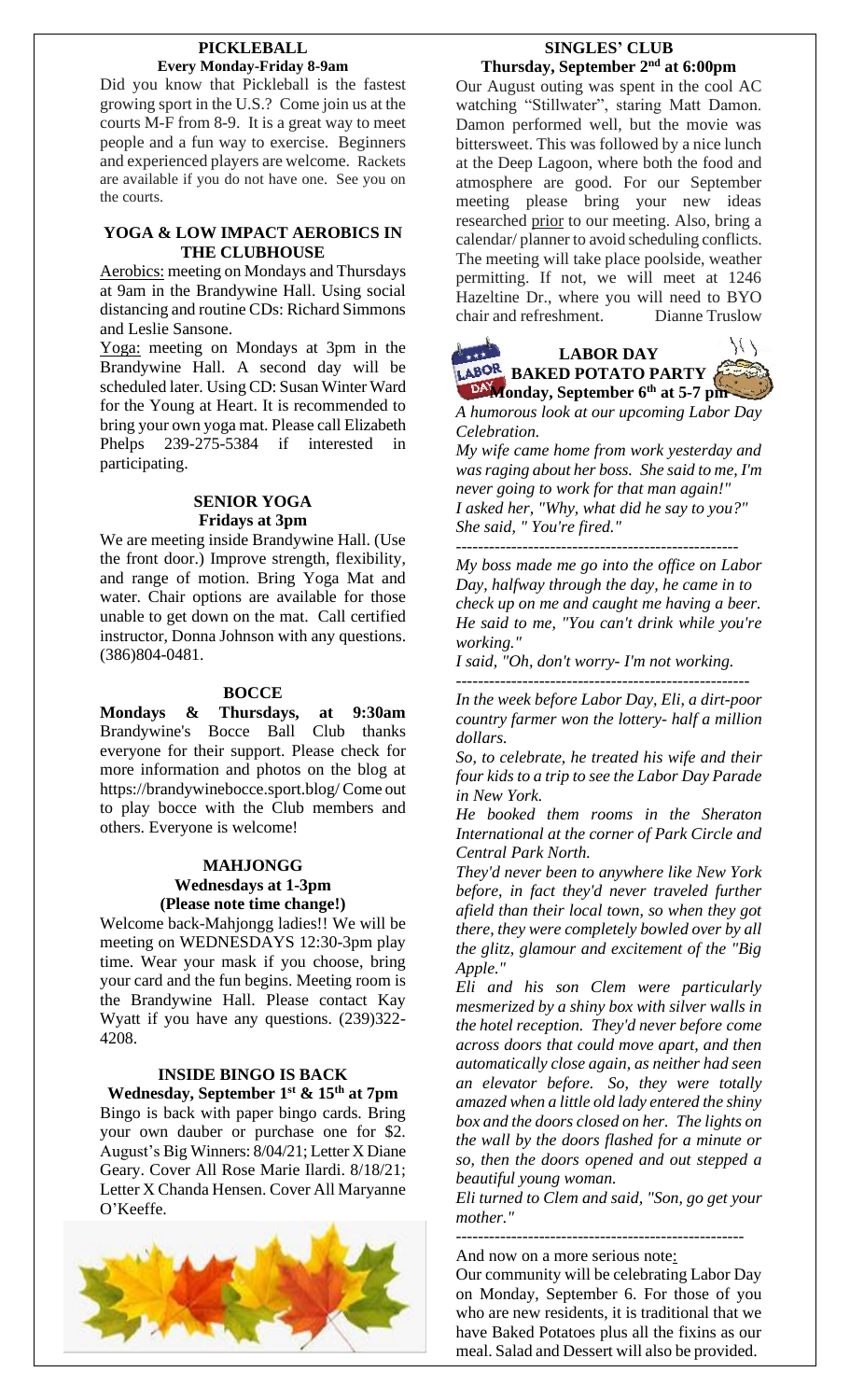It's amazing how much stuff you can actually place on a potato? This will be held in the Brandywine Hall from 5pm-7pm and the cost is \$10 per person. The primary reason is to celebrate the contributions and achievements of the 155 million men and women who are in the workforce. Also, Labor Day is the unofficial NFL season kickoff. Lastly, on Labor Day we can celebrate that summer is finally over and now there is no more pressure to lose weight for the beach season.

#### **GREETING CARD MAKING Wednesday, September 8 th at 10am**

Card Making will be held in the craft room. All materials are available so just come and create or copy sample greeting cards. Make as many as time allows. If you have questions, contact Chanda at 239-703-7644. Hope to see you there.

### **CHAIR VOLLEYBALL**

**Wednesday, September 8 th & 22 nd at 7pm** Back by popular demand! Meeting the 2nd and 4th Wednesday of the Month in Brandywine Hall

**What is Chair Volleyball?** Where residents of our community get together, sit down, and start to play volleyball. You are seated in a chair with air condition comfort. The game is played with a beachball and a 5-foot net.

**Rules?** Rules are similar to regular volleyball except "cheeks on the chair!" Each team seats six players on each side of the net. Players must use hands to get the ball over the net, catching the ball and throwing it over the net is against the rules.

**Laughs?** There are plenty. While chair volleyball is fun, friendly, and competitive, it also has some health benefits. It can help reduce stress, boost self-esteem, and build confidence. It is also great for upper body mobility and joint flexibility.

If you have any questions, please call Trip Weaver at 813-240-6460 or Nancy Weaver at 813-380-1500.

#### **THIRSTY THURSDAY IS BACK WITH A FOOD TRUCK! Thursday, September 9th from 5-7pm**

At the Pool/ Clubhouse Activities Inside and Out. Grab a neighbor and join us for a funfilled evening at Brandywine. You can relax by the pool, swim, or engage in a variety of activities being offered. It is up to you.

*.*

*Food Truck (no need to cook dinner): Double Dee's Munchies who were so popular we're bringing them back for a second time. They specialize in steak, chicken, and veggie cheesesteaks plus many types of mouthwatering tater tots. (Menu attached to back of Bugle)*

Several dining options: poolside, inside the clubhouse or takeout. If you are bringing something to drink, please remember

only plastic or paper containers are allowed by the pool. Bring paper money for the 50/50 if you choose to participate. Bring a neighbor or

a friend to share in the fun. If you would like to volunteer or have any questions, please call Nancy Weaver at 813-380-1500. See you on September 9<sup>th</sup> for a fun-filled evening!

### **ACTIVITIES MEETING Monday, September 13th at 11am (New Date due to Labor Day Event)**

Please join us as we plan our activities for the remainder of the year. Perhaps some opportunity caught your eye in the article concerning Volunteerism. Maybe you have a great idea from some other place you have lived and would like to introduce to your new neighbors.

## **BOOK CLUB Tuesday, September 14 th at 10am**

Come to the tennis clubhouse to share your reading experiences. Fully vaccinated readers may forego a mask, all others should continue to mask for their own safety. We will attempt to socially distance in the space as attendance allows. Nancy O'Keeffe 466-0476

## **LUNCH BUNCH Friday, September 17th at 11:30am**

The Lunch Bunch restaurant for September is Parrot Key. Please arrive no later than 11:30am. Drive just to the Fort Myers Beach Bridge and turn left. As you drive back the street you will see signs for Parrot Key Restaurant on the right. We will be given a special menu to select from. There will be separate checks and the tip will be included. PLEASE, IF YOU SIGN UP TO ATTEND AND CAN NOT ATTEND, PLEASE CALL US. The deadline for reservations is September 13<sup>th</sup>. Reservations can be made by calling Gail McCluer at 239-292-8764 or Gaye Gintner at 810-441-3091. This is our last Lunch Bunch of the season. Let's make it a good one.

## **THE FAMOUS BOCCE CLUB PANCAKE BREAKFAST Saturday, September 25 th from 8:30-10:30am**

The Brandywine Bocce & Social Club announces the scheduling of our fourth Pancake Breakfast of the year on Saturday morning September 25th from 8:30 to 10:30. All residents, family and friends are invited to attend. Seating will be available indoors in Brandywine Hall, or breakfasts can be takeout. The cost is \$8.00 per person payable upon sign up at BWH breezeway from 1:00 to 3:00 PM on Monday September 20th.

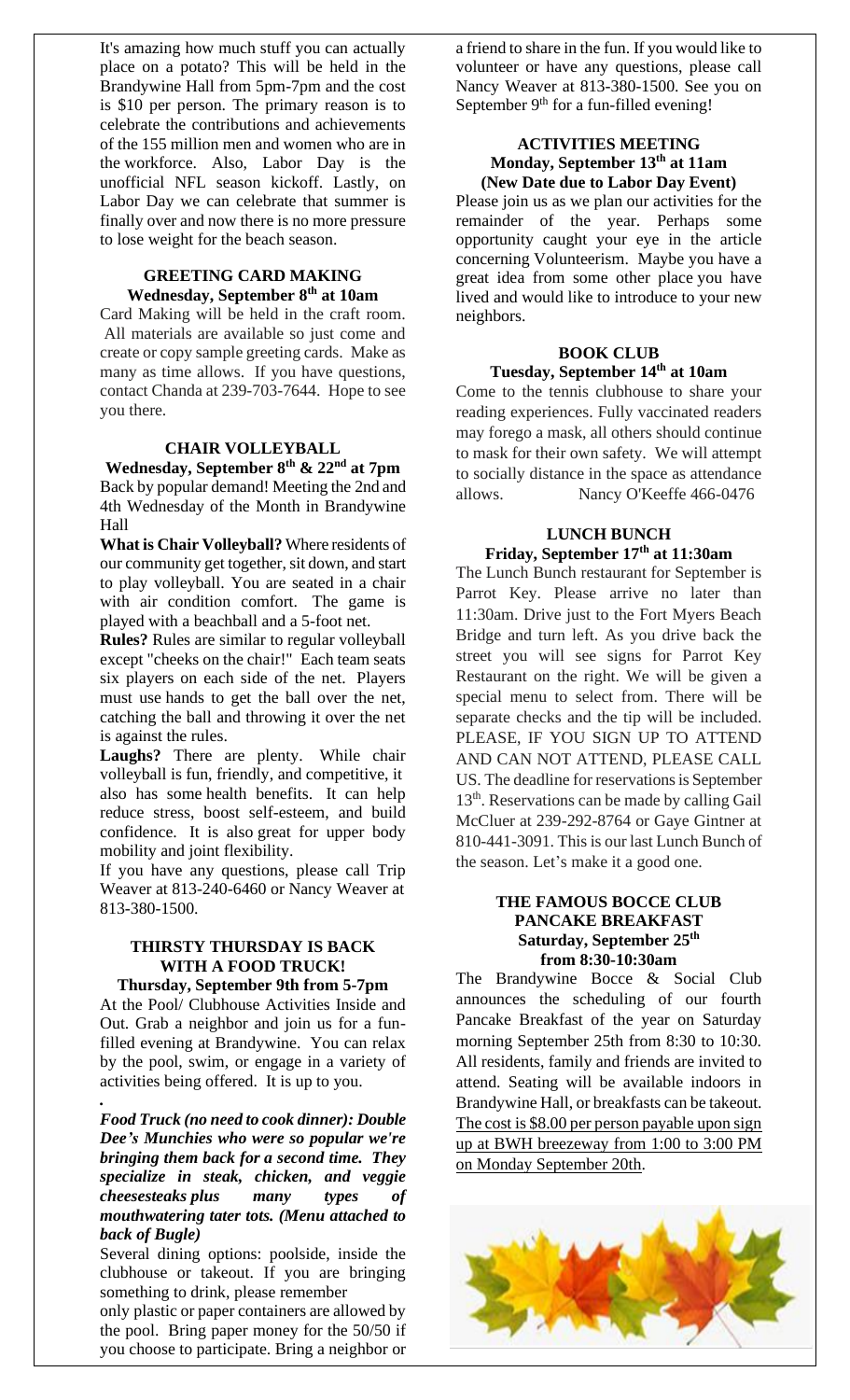### **TRIVIA ROUND UP Wednesday, September 29th at 7pm**

Two Trivia events have been played this year, the most recent one on Thursday evening 8/26. The "Black Clams" team captured first place at both events! Congratulations to prize winners Sue & Bob Deyo, Jan & Chris DeMyer, and Kathy & Randy Sprague. Second place team received a free entry to the next Trivia night on Wednesday September 29th. What team will step up and challenge the Black Clams for top honors? Come and play to see for yourself how much fun you can have playing Trivia. Thanks go out to Betsy Woolf and her sister Emily for planning and presenting a fun evening for Brandywine residents and their guests.

## **LOOKING AHEAD:**

## **WOMENS ASSOCIATION**

We will be having our 1<sup>st</sup> meeting on Saturday, October 2<sup>nd</sup> at 9am in the Brandywine Hall. (Location subject to change). Come with some ideas for the Halloween party. Bring your neighbors. Karen Miller 239-481-3790

## **OKTOBERFEST PARTY**

Brandywine Bocce & Social Club presents our Oktoberfest Celebration on Saturday October 2nd at 5:30pm. The menu will consist of Bratwurst, Tasty Sauerkraut, Potato Pancakes und dessert. BYOB, enjoy good food, good music, and good times! Sign up on Monday September 27th, 1 to 3:00pm on BWH Breezeway, \$15 per person.

### **MEN'S CLUB**

The October Men's Breakfast is cancelled because of the surge of the Covid-Delta variant. Hopefully, there will be a breakfast in November. Looking forward to seeing you all in November. Ed Zender

### **HALLOWEEN PARTY!!!**

Saturday, October  $30<sup>th</sup>$  we will have a Halloween Party in the Brandywine Hall. Back by popular demand Johnny and Patty will be singing for us. Watch for more details in future Bugles. Karen Miller

#### **HOLLY JOLLY CHRISTMAS BROADWAY PALM MATINEE**

The Broadway Palm Holly Jolly Christmas Lunch December  $8<sup>th</sup>$  is a <u>sell-out</u>. We have started a waitlist. If you have signed up, please make sure you have marked your calendar. The cost of the tickets is \$55.00 each. The money is due November  $17<sup>th</sup>$ . The check should be made out to Brandywine Activities and given to Gail McCluer.



## **LOOKING AHEAD IMPORTANT DATES**

Please mark your calendar so you don't miss a moment of fun:

**Saturday, October 2**- Oktoberbest **Thursday, October 14-** Food Truck **Saturday, October 16**- Pancake Breakfast **Saturday, October 30**- Halloween Party **Saturday, November 6**- Golf Tournament **Monday, November 8**- Sock Hop **Thursday, November 11**- Veterans Day

## **THIRSTY THURSDAY/ FOOD TRUCK SCHEDULE**

No reason to cook. Please put the following dates on your schedule:

**September 9** Double Dee's Munchies **October 14** Munchies Smokehouse **January 13** Currie's Barbecue **February 10** Hungry Pony **March 10** Munchies Smokehouse **April 14** Double Dee's Munchies **May 12** Currie's Barbecue **June 9** Munchies Smokehouse **July 14** Hungry Pony Looking forward to the delicious food and

good time!

# **NEW RESIDENTS**

Let's welcome these lucky people joining us in "paradise".

**-Anita Rippee, 7031 E. Brandywine Cir. -Jack & Carolyn Freeman, 7026 W. Brandywine Cir.**

## **IN MEMORIAM**

We lost cherished residents this month: Jack Wyatt Russell Horchler

## **BUGLE DELIVERY VOLUNTEERS NEEDED**

It's been a long time since we have had the Bugle delivered to our homes. I would like to start this back up again in Oct. I know several of you have delivered before and I thank you. If you have and would like to continue or if you haven't before but would like to please contact the office with your name and phone number. This would be for the 1st of each month from Oct-June. If possible, we would try to give you your block you live on. Thank you. Karen Miller Communications

## **VOLUNTEERING IN THE COMMUNITY**

It Takes a Village! Brandywine needs your support in maintaining a full activity schedule for the remainder of the year. There are key functions and areas that could use some additional resources. If each homeowner just picks one area that interest them and gets involved, what a difference that would make in our community.

Positions and functions that need some support